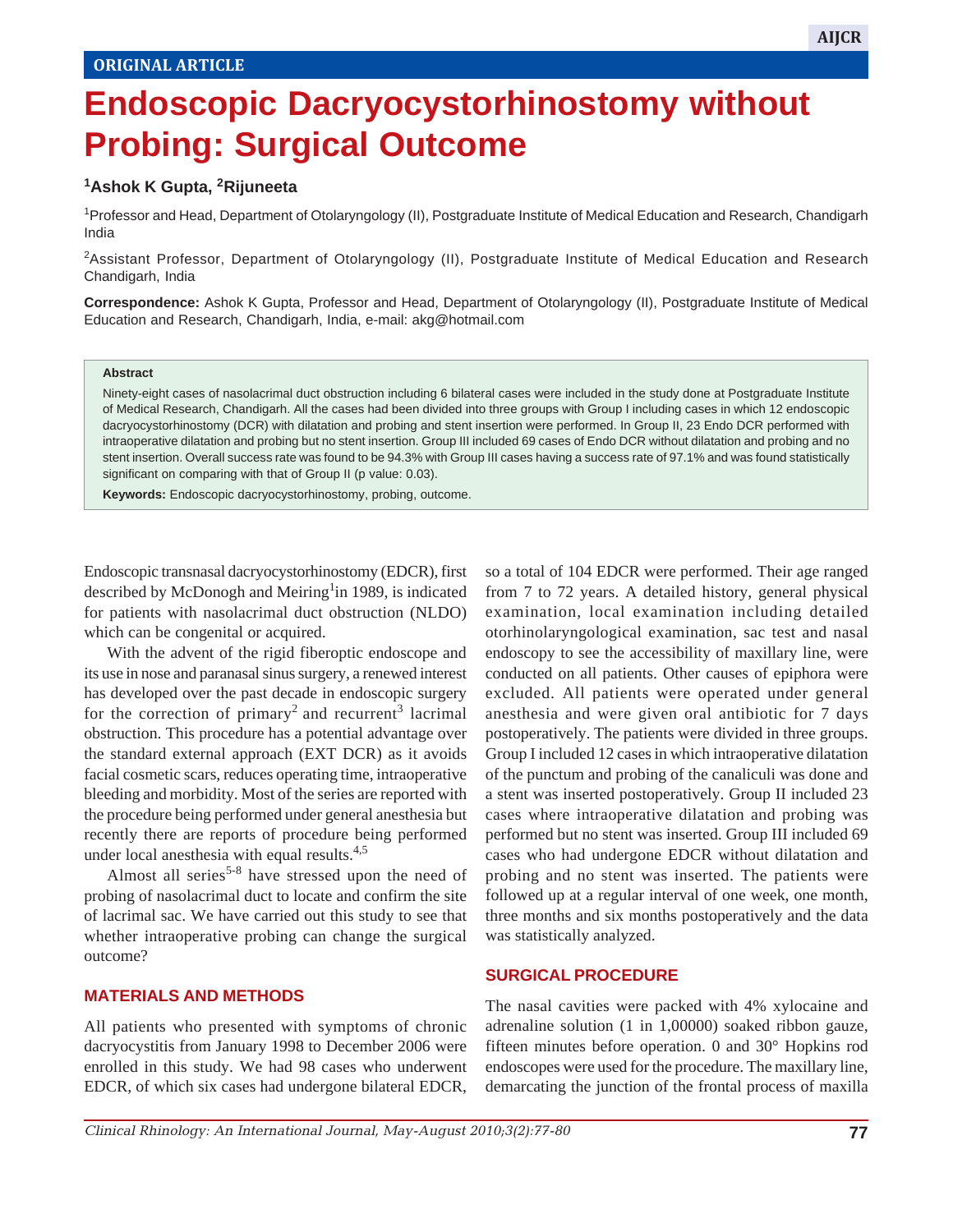and the lacrimal bone, was identified. The mucosa anterior and superior to anterior end of middle turbinate was infiltrated with 1% xylocaine and adrenaline solution (1 in 2,00000).

An incision was made anterior to the maxillary line in front of the anterior end of the middle turbinate. An inferiorly based mucosal flap was elevated and the frontal process of maxilla and lacrimal bone were identified. The anterior wall of the lacrimal sac was exposed in its superior part where the common canaliculus enters the sac. The lacrimal sac could be confirmed as tenting by pressing the medial canthal region and the sac was incised. The redundant medial wall was also excised. A bead of pus coming out with pressure, was seen in 72.46% cases after incising the medial wall. A small neosporin soaked nasal pack was put for 24 hours and the patient was discharged either the same day or next day of surgery and were kept on regular follow-up. Subjective improvement in epiphora was taken as criteria of successful outcome.

### **RESULTS**

Ninety-nine patients (51 males and 48 females) had undergone endoscopic DCR (104 EDCR). Group I included 12 cases [7 males and 3 females (2 females: Bilateral EDCR)]. Group II had 23 cases (13 males and 10 females) and Group III included 69 patients [31 males (1 male: bilateral EDCR) and 35 females (3 females: bilateral EDCR]. The data was analyzed using chi square test. Since no statistically significant difference (p value  $= 0.52$ ), (p value  $< 0.5$ ), (p value  $< 0.5$ ) was found amongst different sex of all three groups so were combined together for further analysis. The age range of all cases was from 7 to 72 years with a mean age of 39.5 years. Six patients (8.8%) had bilateral dacryocystitis. Coexistent nasal pathology like allergic rhinitis was found in 12 patients (17.3%). Five patients (7.2%) had gross deviated nasal septum for which endoscopic septoplasty was done before proceeding to EDCR in the same sitting. One referred case of failed external DCR in Group II and 2 referred cases of failed endo DCR in Group III had undergone revision surgery. At three months of follow-up, 98 eyes were found to be dry and comfortable. 91.6% (11 cases) cases of group I, 86.9% (20 cases) of Group II and 97.1% (67 cases) of Group III showed improvement with over all success rate of 94.3% (Figs 1 and 2). The success rates of different surgical modalities were compared using the test of proportion. The difference was seen on comparing the success rates in Group I and II with p value of 0.338, in Group II and III with p value of 0.03 (statistically significant), and in Group III and I with p value of 0.178.



**Fig. 1:** Successful cases in all three groups



**Fig. 2:** Surgical outcome in all three groups

The failure was because of canalicular stenosis in one case each of Group I and II. Another case in Group II failed because of punctal injury. One case in Group II and 2 cases in Group III developed synechiae postoperatively. Out of six cases (5.7%), who failed to EDCR, a revision surgery was done in three cases, out of which two recovered and the third case had missed to follow-up. The other three cases could not be considered for surgery because of punctal injury and canalicular stenosis. The results were almost the same after 6 months of follow-up in all the patients.

#### **DISCUSSION**

An overall success rate of 94.3% was recorded in this series of EDCR after 6 months of follow-up. English literature reports a success rate of 75 to 99% with external  $DCR<sup>6</sup>$ compared to 82 to 95% with EDCR without the use of laser and with the use of laser, little lower, i.e. 77 to 83%.<sup>7</sup>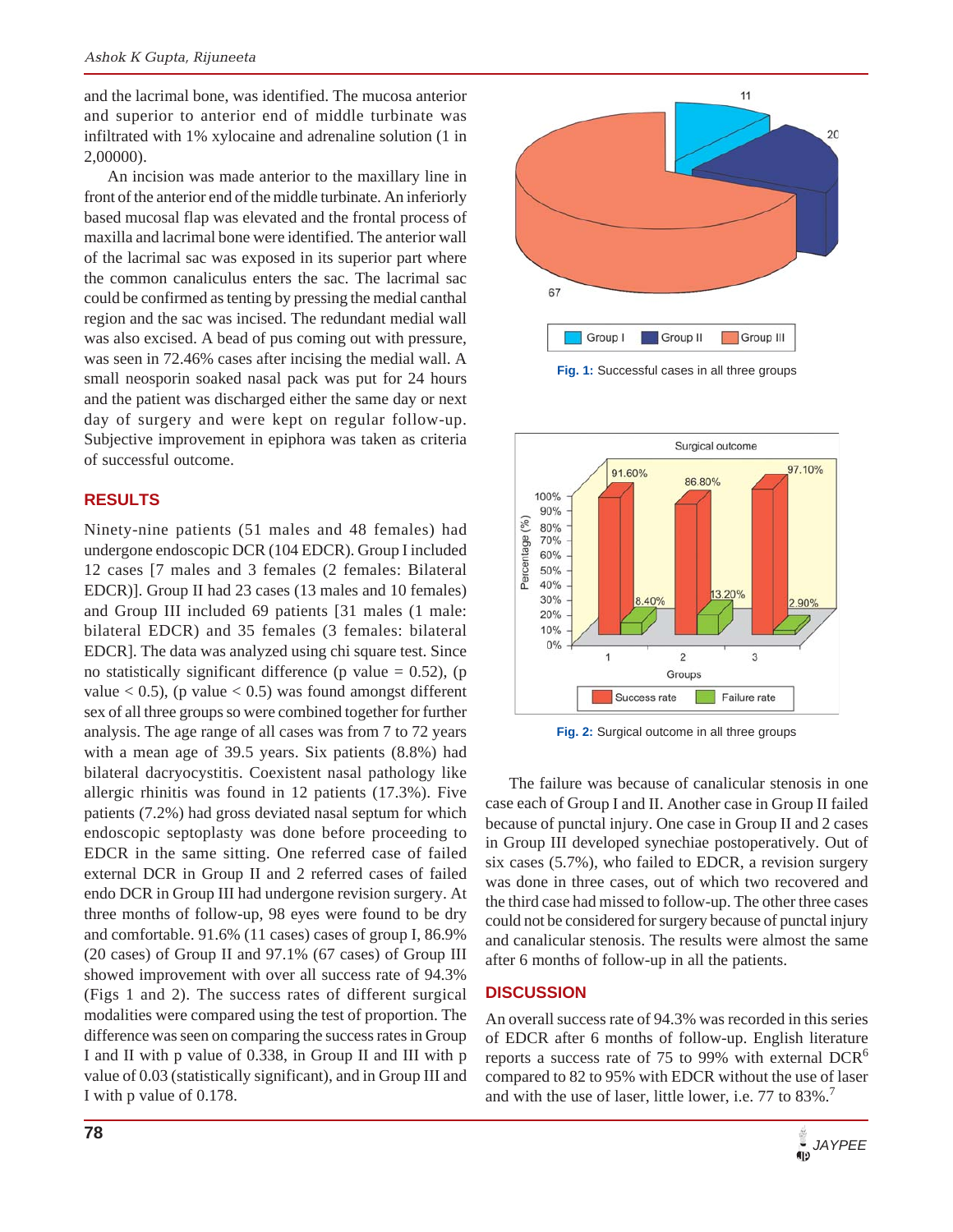An endoscopic septoplasty was required in five cases where the exposure was inadequate due to gross deviated nasal septum. A wide intranasal stoma as well as adequate removal of bone around the stoma are needed to reduce the chances of postoperative stenosis and adhesions resulting in good success rate. Inadequate removal of bone is the commonest cause of postoperative stomal stenosis.<sup>9</sup> The use of powered instruments and lasers are known to cause increased granulations resulting in fibrosis and scarring.<sup>10</sup> We had used Kerisson punch to remove the frontal process of maxilla but in 8 patients, drill was used in which the bone was found to be very thick but none of these patients had postoperative stenosis, probably because of good irrigation done at the time of drilling. Whittet et  $al<sup>11</sup>$  has stressed upon the need of preoperative computed tomography (CT scan) and dacryocystogram to evaluate the paranasal sinuses and lacrimal apparatus. However, we found that CT scan does not offer an additive advantage.

The reported outcomes of EDCR and related procedures are summarized in Table 1.5,6,12-16 The routine use of silicone stenting was advocated by Durvasula et al<sup>5</sup> but reported granuloma formation in one patient and punctal stenosis in 2 patients. Failure following stent insertion is due to granuloma formation, synechiae or punctal erosions.<sup>17</sup> Premature extrusion of stent has been reported to be the commonest complication. However, Durvasula<sup>5</sup> has reported good results with use of stents after 3 months. Unlu et al<sup>18</sup> has reported 85.7% success rate in patients with use of silicone stent and 87.5 % in patients without stent. We had a success rate of 91.60% in the patients with stent insertion (Group-III) and 86.8% and 97.1%, without stent insertion in Group II and III respectively. Zilelioglu et al<sup>19</sup> reported lacerations of puncta due to probing and bicanalicular silicone intubation in 3.1% of his cases. In our study, 12 cases of Group I and 23 cases in Group II, the conventional method of probing was used to confirm the site of lacrimal sac and then syringing through the punctum was done to see the free flow, where canalicular stenosis and punctal injury were seen in 2.8% (3 cases).

In a study, a postal survey was conducted which revealed 83% success rate with a mean follow-up of 28.6 months.<sup>5</sup> We had a follow-up of patients after one week, one month, 3 months and 6 months after surgery. Evaluation of postoperative results involved subjective improvement of epiphora<sup>20,21</sup> as in our study. Some of the authors have however, used the objective methods to monitor patients.<sup>3,22</sup> The reported common complications include hemorrhage, breach of lamina papyracea, herniation of orbital fat and orbital hemorrhage. But none of our patients in our series had any of these complications. By avoiding dilatation and probing of the punctum, the chances of trauma and granuloma (localized mass of granulation tissue) formation, canalicular and punctal stenosis, ecchymosis around the canthal area (purplish patches around the corner of the upper and the lower eyelids), minor cheek hematoma and increased intraoperative time can be avoided.

EDCR without probing has good functional results as explained by the patency of the nasolacrimal duct by the pumping action of orbicularis oculi muscle.<sup>23</sup> A good knowledge of the anatomy and variations in lateral nasal wall is essential. As with any surgical procedure, a learning curve is involved and the outcome can be expected to improve with time.

We found a success rate of 91.6% and 97.1% for Group I and Group II respectively. The statistic evaluation amongst these groups does not show any significant difference  $(p \text{ value} = 0.178)$  which means that insertion of a stent in cases with EDCR does not change the surgical outcome. However, the difference in Group II and III is statistically significant (p value  $= 0.03$ ) which simply means that repeated dilatation and probing of NLD during surgery reduces the surgical outcome because of trauma induced during dilatation.

We acknowledge more benefits with the procedure being performed in Group III. Thus it can be concluded that repeated intraoperative dilatation and probing through the punctum and syringing can predispose to complications and can reduce the chances of surgical outcome, hence not much of use in EDCR.

| Investigators                            | N   | Success rate $(\% )$ | <b>Comments</b>                          |
|------------------------------------------|-----|----------------------|------------------------------------------|
| Tripathi et al, 2002 <sup>6</sup>        | 46  | 89                   | Success; local anesthesia                |
| Tsirbas, Wormald, $2003^{12}$            | 44  | 89                   | Lacrimal and nasal mucosal flaps         |
| Massegur et al, $2004^{13}$              | 96  | 93                   | Hammer-Chisel, mucosal flaps             |
| Fayet et al, 2004 <sup>14</sup>          | 300 | 87                   | Conventional DCR                         |
| Durvasula, Gatland, 2004 <sup>5</sup>    | 70  | 92                   | Conventional DCR                         |
| Wormald, Tsirbas, 2004 <sup>15</sup>     | 70  | 97                   | Success anatomic obstruction             |
| Javate and Pamintuan, 2005 <sup>16</sup> | 117 | 98                   | Radiofrequency, double stent mitomycin C |
| Present study                            | 104 | 97.1                 | without dilatation and probing NLD       |

**Table 1:** Results of primary endoscopic dacryocystorhinostomy

Clinical Rhinology: An International Journal, May-August 2010;3(2):77-80 **79**